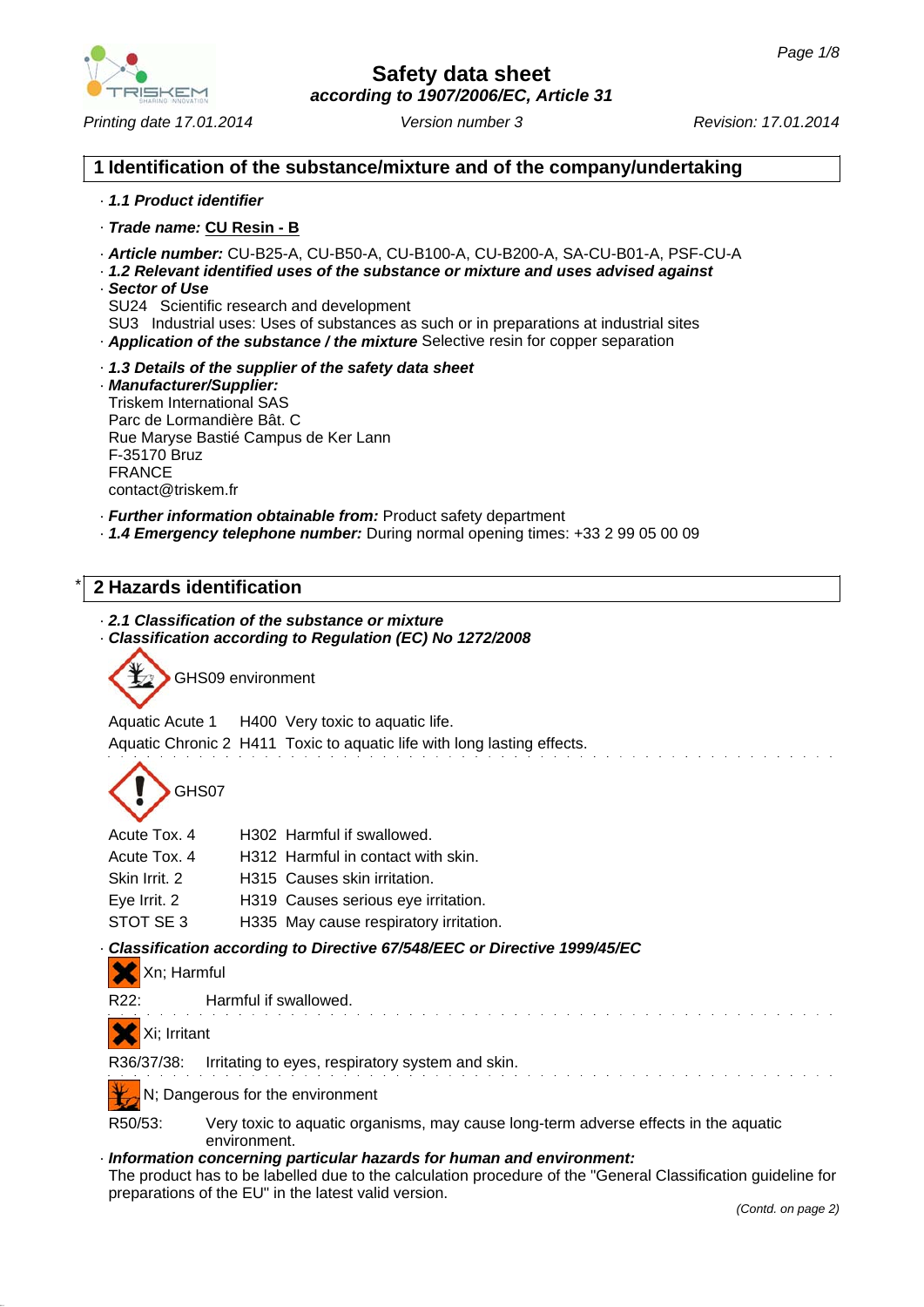

*Printing date 17.01.2014 Revision: 17.01.2014 Version number 3*

### *Trade name:* **CU Resin - B**

Heightened danger of slipping when the product is spilled on the floor.

*(Contd. of page 1)*

### · *Classification system:*

The classification is according to the latest editions of the EU-lists, and extended by company and literature data.

#### · *2.2 Label elements*

#### · *Labelling according to EU guidelines:* The product has been marked in accordance with EU Directives / respective national laws.

### · *Code letter and hazard designation of product:*



Xn Harmful N Dangerous for the environment

#### · *Risk phrases:*

22 Harmful if swallowed.

36/37/38 Irritating to eyes, respiratory system and skin.

50/53 Very toxic to aquatic organisms, may cause long-term adverse effects in the aquatic environment.

#### · *Safety phrases:*

26 In case of contact with eyes, rinse immediately with plenty of water and seek medical advice.

36/37 Wear suitable protective clothing and gloves.

57 Use appropriate container to avoid environmental contamination.

- 60 This material and its container must be disposed of as hazardous waste.
- · *2.3 Other hazards*
- · *Results of PBT and vPvB assessment*
- · *PBT:* Not applicable.
- · *vPvB:* Not applicable.

## \* **3 Composition/information on ingredients**

· *3.2 Chemical characterization: Mixtures*

· *Description:* Mixture of substances listed below with nonhazardous additions.

#### · *Dangerous components:*

benzaldoxime compound  $\times$  Xn R22;  $\times$  Xi R36/38;  $\times$  N R50/53  $\overline{\textcircled{\bullet}}$  Aquatic Acute 1, H400; Aquatic Chronic 1, H410;  $\overline{\textcircled{\bullet}}$  Acute Tox. 4, H302; Acute Tox. 4, H312; Skin Irrit. 2, H315; Eye Irrit. 2, H319

Acrylic copolymer Xi R36/37/38

Skin Irrit. 2, H315; Eye Irrit. 2, H319; STOT SE 3, H335

· *Additional information:* For the wording of the listed risk phrases refer to section 16.

### **4 First aid measures**

### · *4.1 Description of first aid measures*

### · *General information:*

Symptoms of poisoning may even occur after several hours; therefore medical observation for at least 48 hours after the accident.

- · *After inhalation:* In case of unconsciousness place patient stably in side position for transportation.
- · *After skin contact:* Immediately wash with water and soap and rinse thoroughly.

-%

50-100%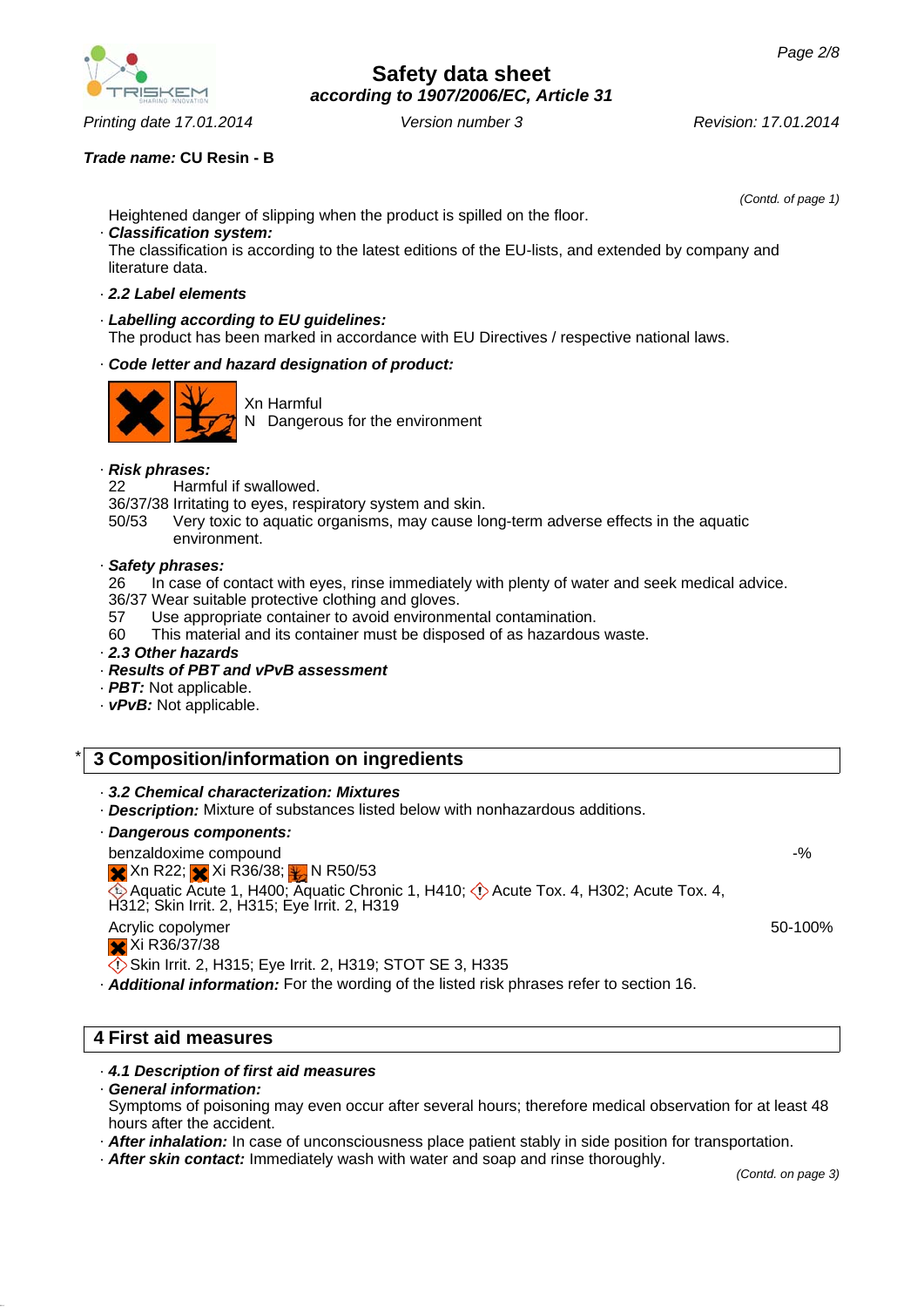*(Contd. of page 2)*

· *After eye contact:*

- Rinse opened eye for several minutes under running water. If symptoms persist, consult a doctor.
- · *After swallowing:* Call for a doctor immediately.
- · *4.2 Most important symptoms and effects, both acute and delayed* No further relevant information available.
- · *4.3 Indication of any immediate medical attention and special treatment needed* No further relevant information available.

## **5 Firefighting measures**

- · *5.1 Extinguishing media*
- · *Suitable extinguishing agents:*
- CO2, powder or water spray. Fight larger fires with water spray or alcohol resistant foam.
- · *5.2 Special hazards arising from the substance or mixture* No further relevant information available.
- · *5.3 Advice for firefighters*
- · *Protective equipment:* Wear self-contained respiratory protective device. Wear fully protective suit.

### **6 Accidental release measures**

- · *6.1 Personal precautions, protective equipment and emergency procedures* Particular danger of slipping on leaked/spilled product.
- · *6.2 Environmental precautions:* Inform respective authorities in case of seepage into water course or sewage system. Do not allow to enter sewers/ surface or ground water.
- · *6.3 Methods and material for containment and cleaning up:* Dispose contaminated material as waste according to item 13. Ensure adequate ventilation. Absorb liquid components with liquid-binding material. Pick up mechanically.
- · *6.4 Reference to other sections* See Section 7 for information on safe handling. See Section 8 for information on personal protection equipment. See Section 13 for disposal information.

## **7 Handling and storage**

- · *7.1 Precautions for safe handling* Provide suction extractors if dust is formed.
- · *Information about fire and explosion protection:* No special measures required.

### · *7.2 Conditions for safe storage, including any incompatibilities*

- · *Storage:*
- · *Requirements to be met by storerooms and receptacles:* No special requirements.
- · *Information about storage in one common storage facility:* Not required.
- · *Further information about storage conditions:* Keep container tightly sealed. Protect from exposure to the light.
- · *7.3 Specific end use(s)*

When the resin is to be packed in column, it is advised to let it wet in a 0.01M HCl solution for at least 5h before use.



*Printing date 17.01.2014 Revision: 17.01.2014 Version number 3*

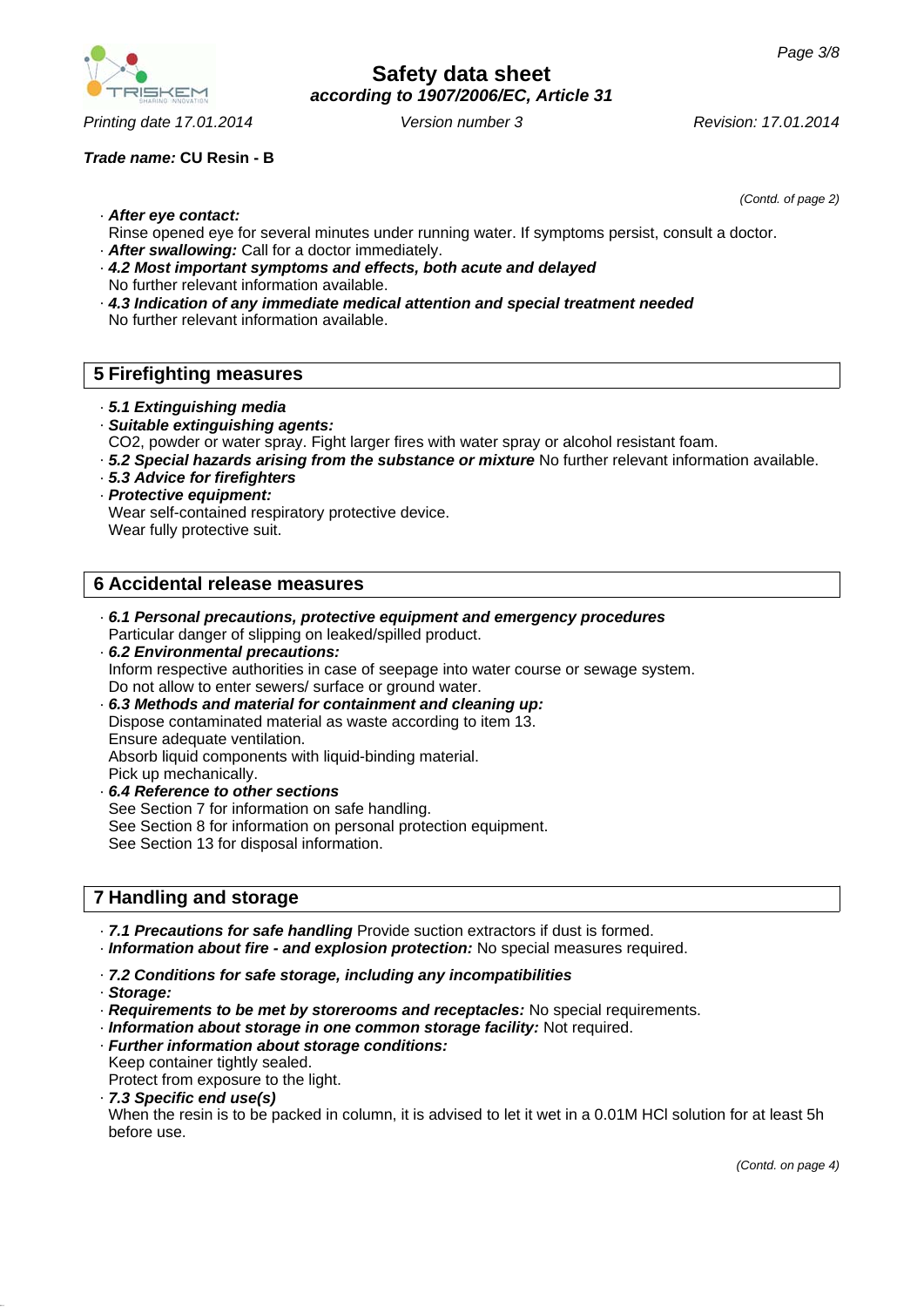

*Printing date 17.01.2014 Revision: 17.01.2014 Version number 3*

*Trade name:* **CU Resin - B**

*(Contd. of page 3)*

## **8 Exposure controls/personal protection**

- · *Additional information about design of technical facilities:* No further data; see item 7.
- · *8.1 Control parameters*
- · *Ingredients with limit values that require monitoring at the workplace:*

The product does not contain any relevant quantities of materials with critical values that have to be monitored at the workplace.

- · *Additional information:* The lists valid during the making were used as basis.
- · *8.2 Exposure controls*
- · *Personal protective equipment:*
- · *General protective and hygienic measures:* Immediately remove all soiled and contaminated clothing Wash hands before breaks and at the end of work. Avoid contact with the eyes and skin. Do not eat, drink, smoke or sniff while working.
- · *Respiratory protection:* Suitable respiratory protective device recommended.
- · *Protection of hands:*



Protective gloves

The glove material has to be impermeable and resistant to the product/ the substance/ the preparation. Selection of the glove material on consideration of the penetration times, rates of diffusion and the degradation

· *Material of gloves*

The selection of the suitable gloves does not only depend on the material, but also on further marks of quality and varies from manufacturer to manufacturer.

#### · *Penetration time of glove material*

The exact break through time has to be found out by the manufacturer of the protective gloves and has to be observed.

· *Eye protection:*



Safety glasses

### **9 Physical and chemical properties**

- · *9.1 Information on basic physical and chemical properties*
- · *General Information*

| · Appearance:                       |                 |
|-------------------------------------|-----------------|
| Form:                               | Powder          |
| Colour:                             | White           |
| · Odour:                            | Characteristic  |
| Odour threshold:                    | Not determined. |
| · pH-value:                         | Not applicable. |
| · Change in condition               |                 |
| <b>Melting point/Melting range:</b> | Undetermined.   |
| <b>Boiling point/Boiling range:</b> | Undetermined.   |

· **Flash point:** Not applicable.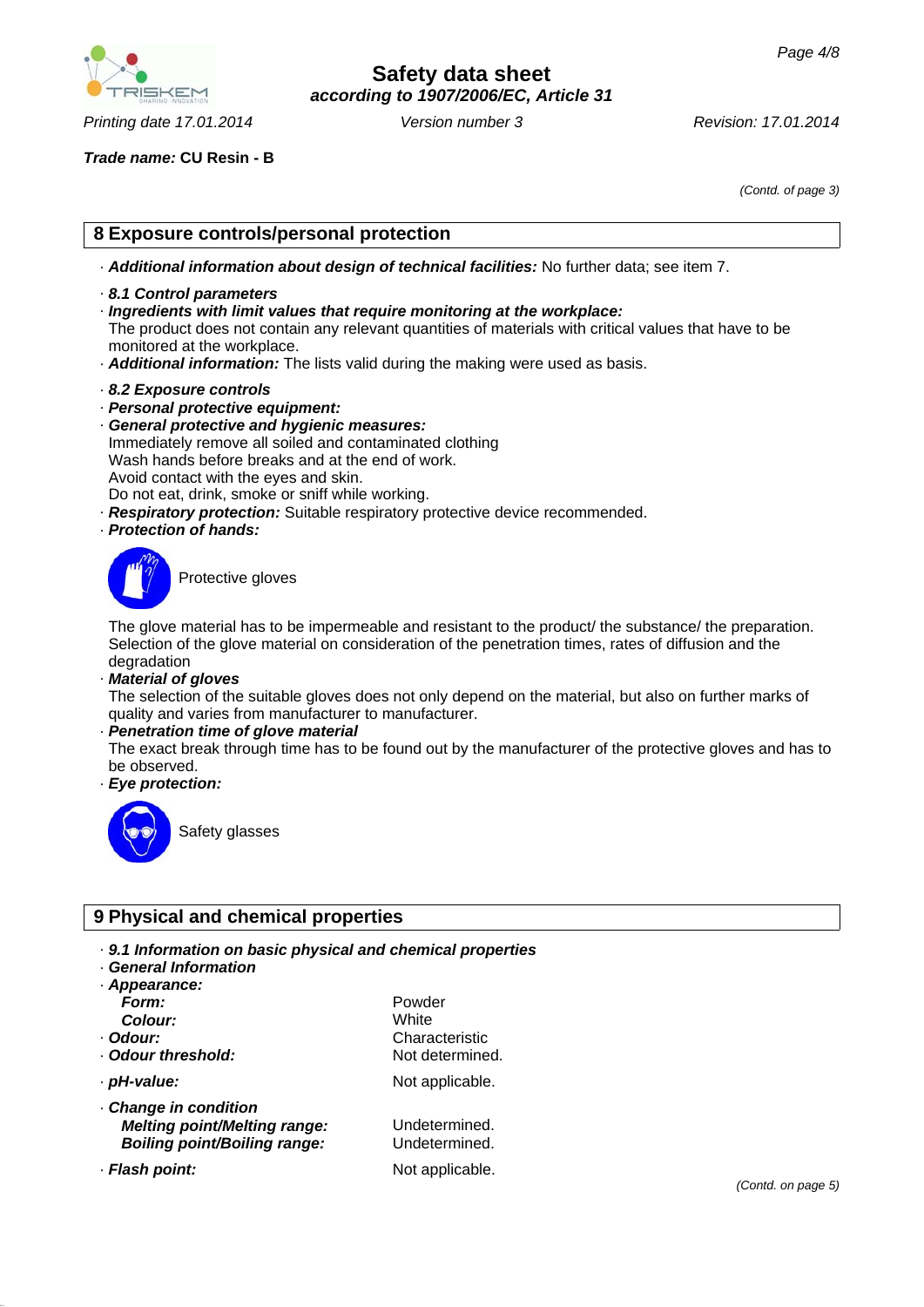

*Printing date 17.01.2014 Revision: 17.01.2014 Version number 3*

*Trade name:* **CU Resin - B**

|                                                                                     |                                                                                   | (Contd. of page 4) |
|-------------------------------------------------------------------------------------|-----------------------------------------------------------------------------------|--------------------|
| · Flammability (solid, gaseous):                                                    | Not determined.                                                                   |                    |
| · Ignition temperature:                                                             | 427 $\degree$ C                                                                   |                    |
| · Decomposition temperature:                                                        | Not determined.                                                                   |                    |
| · Self-igniting:                                                                    | Product is not selfigniting.                                                      |                    |
| · Danger of explosion:                                                              | Product does not present an explosion hazard.                                     |                    |
| · Explosion limits:<br>Lower:<br><b>Upper:</b>                                      | Not determined.<br>Not determined.                                                |                    |
| · Vapour pressure:                                                                  | Not applicable.                                                                   |                    |
| ⋅ Density at 20 °C:<br>· Relative density<br>· Vapour density<br>· Evaporation rate | $0.38$ g/cm <sup>3</sup><br>Not determined.<br>Not applicable.<br>Not applicable. |                    |
| · Solubility in / Miscibility with<br>water:<br>· Particle size                     | Insoluble.<br>100-150µm                                                           |                    |
| · Partition coefficient (n-octanol/water): Not determined.                          |                                                                                   |                    |
| · Viscosity:<br>Dynamic:<br><b>Kinematic:</b><br>· 9.2 Other information            | Not applicable.<br>Not applicable.<br>No further relevant information available.  |                    |

## **10 Stability and reactivity**

- · *10.1 Reactivity*
- · *10.2 Chemical stability*
- · *Thermal decomposition / conditions to be avoided:* No decomposition if used according to specifications.
- · *10.3 Possibility of hazardous reactions* Reacts with strong oxidizing agents. Reacts with flammable substances. Toxic fumes may be released if heated above the decomposition point. · *10.4 Conditions to avoid* No further relevant information available.
- · *10.5 Incompatible materials:* No further relevant information available.
- · *10.6 Hazardous decomposition products:* Carbon monoxide and carbon dioxide
- Ammonia

Nitrogen oxides (NOx)

## \* **11 Toxicological information**

- · *11.1 Information on toxicological effects*
- · *Acute toxicity:*
- · *LD/LC50 values relevant for classification:*
- **Acrylic copolymer**
- Oral LD50 >5000 mg/kg (rat)

Dermal LD50 >5000 mg/kg (rabbit)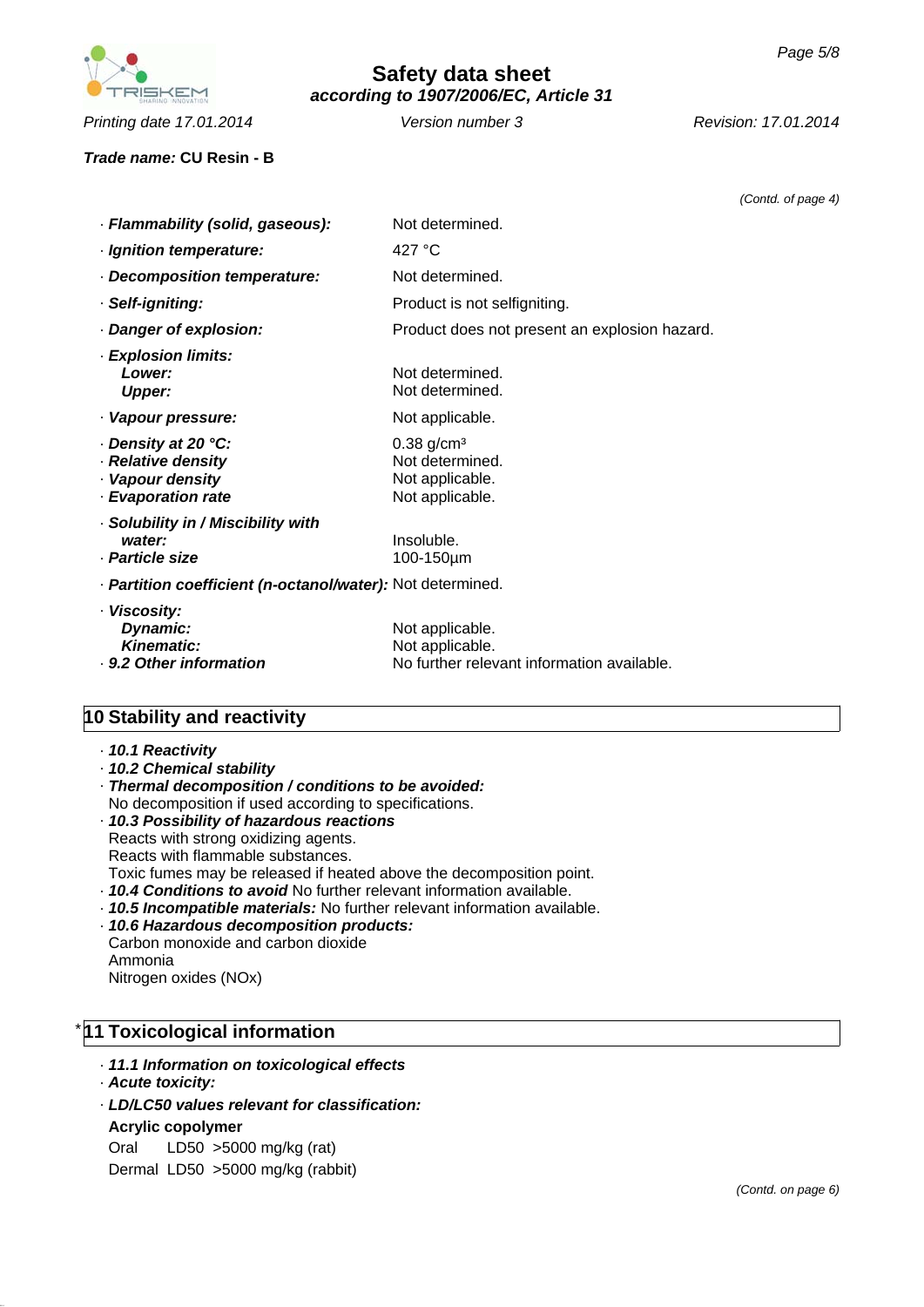*Printing date 17.01.2014 Revision: 17.01.2014 Version number 3*

### *Trade name:* **CU Resin - B**

*(Contd. of page 5)*

**Benzaldoxime compound**

Dermal LD50 2000 mg/kg (rabbit)

- · *Primary irritant effect:*
- · *on the skin:* Irritant to skin and mucous membranes.
- · *on the eye:* Irritating effect.
- · *Sensitization:* No sensitizing effects known.
- · *Additional toxicological information:* The product shows the following dangers according to the calculation method of the General EU Classification Guidelines for Preparations as issued in the latest version: Harmful Irritant

### **12 Ecological information**

- · *12.1 Toxicity*
- · *Aquatic toxicity:* No further relevant information available.
- · *12.2 Persistence and degradability* No further relevant information available.
- · *12.3 Bioaccumulative potential* No further relevant information available.
- · *12.4 Mobility in soil* No further relevant information available.
- · *Ecotoxical effects:*
- · *Remark:* Very toxic for fish
- · *Additional ecological information:*
- · *General notes:*

Water hazard class 3 (German Regulation) (Self-assessment): extremely hazardous for water Do not allow product to reach ground water, water course or sewage system, even in small quantities. Danger to drinking water if even extremely small quantities leak into the ground. Also poisonous for fish and plankton in water bodies. Very toxic for aquatic organisms

- · *12.5 Results of PBT and vPvB assessment*
- · *PBT:* Not applicable.
- · *vPvB:* Not applicable.
- · *12.6 Other adverse effects* No further relevant information available.

### **13 Disposal considerations**

#### · *13.1 Waste treatment methods*

· *Recommendation*

Must not be disposed together with household garbage. Do not allow product to reach sewage system.

- · *Uncleaned packaging:*
- · *Recommendation:* Disposal must be made according to official regulations.

### **14 Transport information**

- · *14.1 UN-Number*
- · *ADR, IMDG, IATA* UN3077
- $\cdot$  14.2 UN proper shipping name
- 

· *ADR* 3077 ENVIRONMENTALLY HAZARDOUS SUBSTANCE, SOLID, N.O.S. (Benzaldoxime compound)

*(Contd. on page 7)*

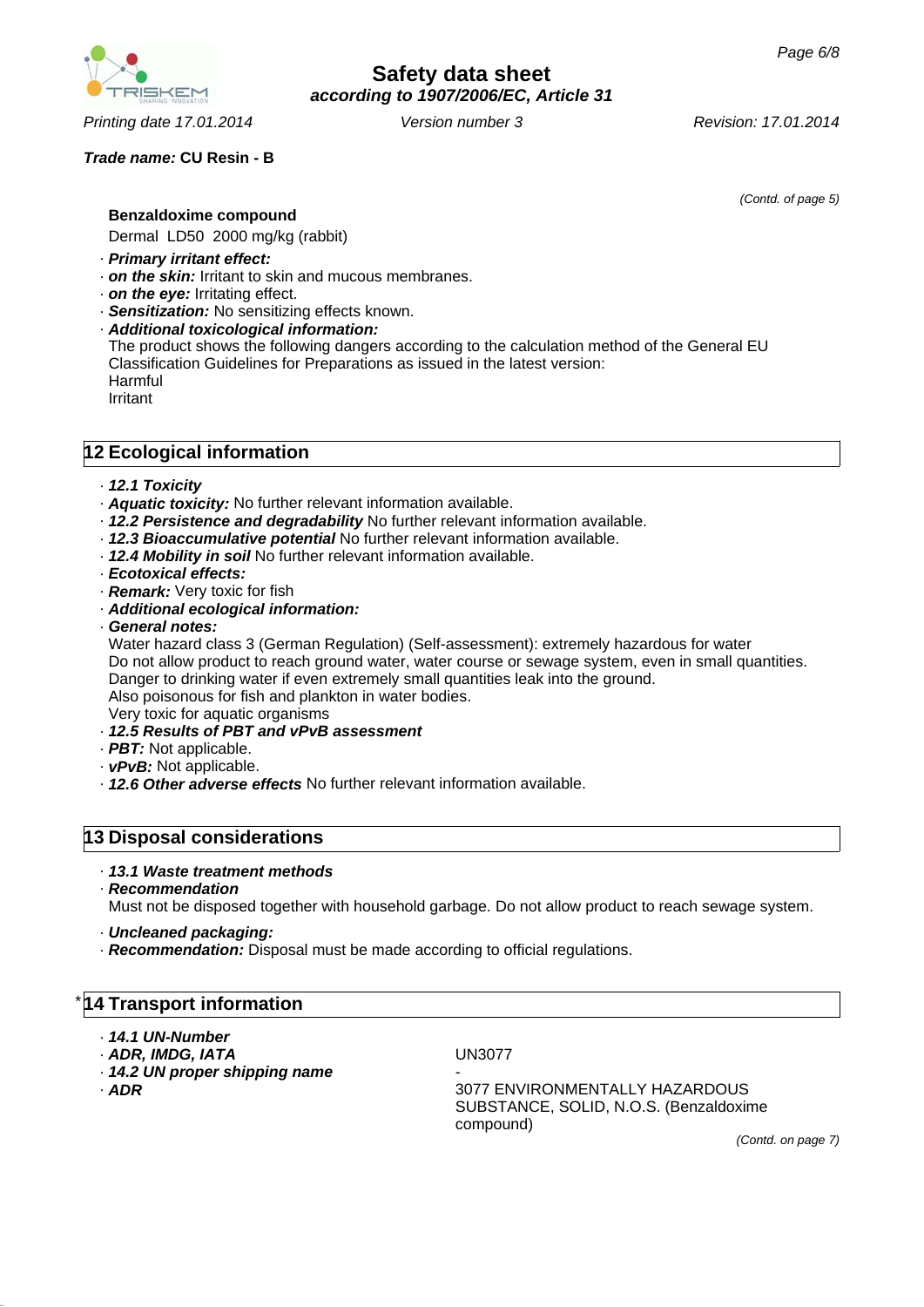*Printing date 17.01.2014 Revision: 17.01.2014 Version number 3*

| Trade name: CU Resin - B                           |                                                                                                                                 |
|----------------------------------------------------|---------------------------------------------------------------------------------------------------------------------------------|
| · IMDG                                             | (Contd. of page 6)<br>ENVIRONMENTALLY HAZARDOUS SUBSTANCE,<br>SOLID, N.O.S. (Benzaldoxime compound), MARINE<br><b>POLLUTANT</b> |
| · IATA                                             | ENVIRONMENTALLY HAZARDOUS SUBSTANCE,<br>SOLID, N.O.S. (Benzaldoxime compound mixture)                                           |
| · 14.3 Transport hazard class(es)                  |                                                                                                                                 |
| · ADR, IMDG, IATA                                  |                                                                                                                                 |
|                                                    |                                                                                                                                 |
| · Class                                            | 9 Miscellaneous dangerous substances and articles.                                                                              |
| · Label                                            | 9                                                                                                                               |
| · 14.4 Packing group                               | Ш                                                                                                                               |
| · ADR, IMDG, IATA<br>· 14.5 Environmental hazards: | Product contains environmentally hazardous                                                                                      |
|                                                    | substances: Dérivé de benzaldoxime                                                                                              |
| · Marine pollutant:                                | Yes                                                                                                                             |
|                                                    | Symbol (fish and tree)                                                                                                          |
| · Special marking (ADR):                           | Symbol (fish and tree)                                                                                                          |
| · Special marking (IATA):                          | Symbol (fish and tree)                                                                                                          |
| · 14.6 Special precautions for user                | Warning: Miscellaneous dangerous substances and                                                                                 |
|                                                    | articles.                                                                                                                       |
| · Danger code (Kemler):                            | 90                                                                                                                              |
| · EMS Number:                                      | $F-A, S-A$                                                                                                                      |
| · 14.7 Transport in bulk according to Annex II of  |                                                                                                                                 |
| <b>MARPOL73/78 and the IBC Code</b>                | Not applicable.                                                                                                                 |
| · Transport/Additional information:                |                                                                                                                                 |
| $·$ ADR                                            |                                                                                                                                 |
| · Limited quantities (LQ)                          | 5 kg                                                                                                                            |
| · Transport category                               | 3                                                                                                                               |
| · Tunnel restriction code                          | F                                                                                                                               |
| - UN "Model Regulation":                           | UN3077, ENVIRONMENTALLY HAZARDOUS<br>SUBSTANCE, SOLID, N.O.S. (Benzaldoxime<br>compound), 9, III                                |
|                                                    |                                                                                                                                 |

# **15 Regulatory information**

· *15.2 Chemical safety assessment:* A Chemical Safety Assessment has not been carried out.

### **16 Other information**

This information is based on our present knowledge. However, this shall not constitute a guarantee for any specific product features and shall not establish a legally valid contractual relationship.

#### · *Relevant phrases*

- H302 Harmful if swallowed.
- H312 Harmful in contact with skin.
- H315 Causes skin irritation.
- H319 Causes serious eye irritation.
- H335 May cause respiratory irritation.
- H400 Very toxic to aquatic life.
- H410 Very toxic to aquatic life with long lasting effects.